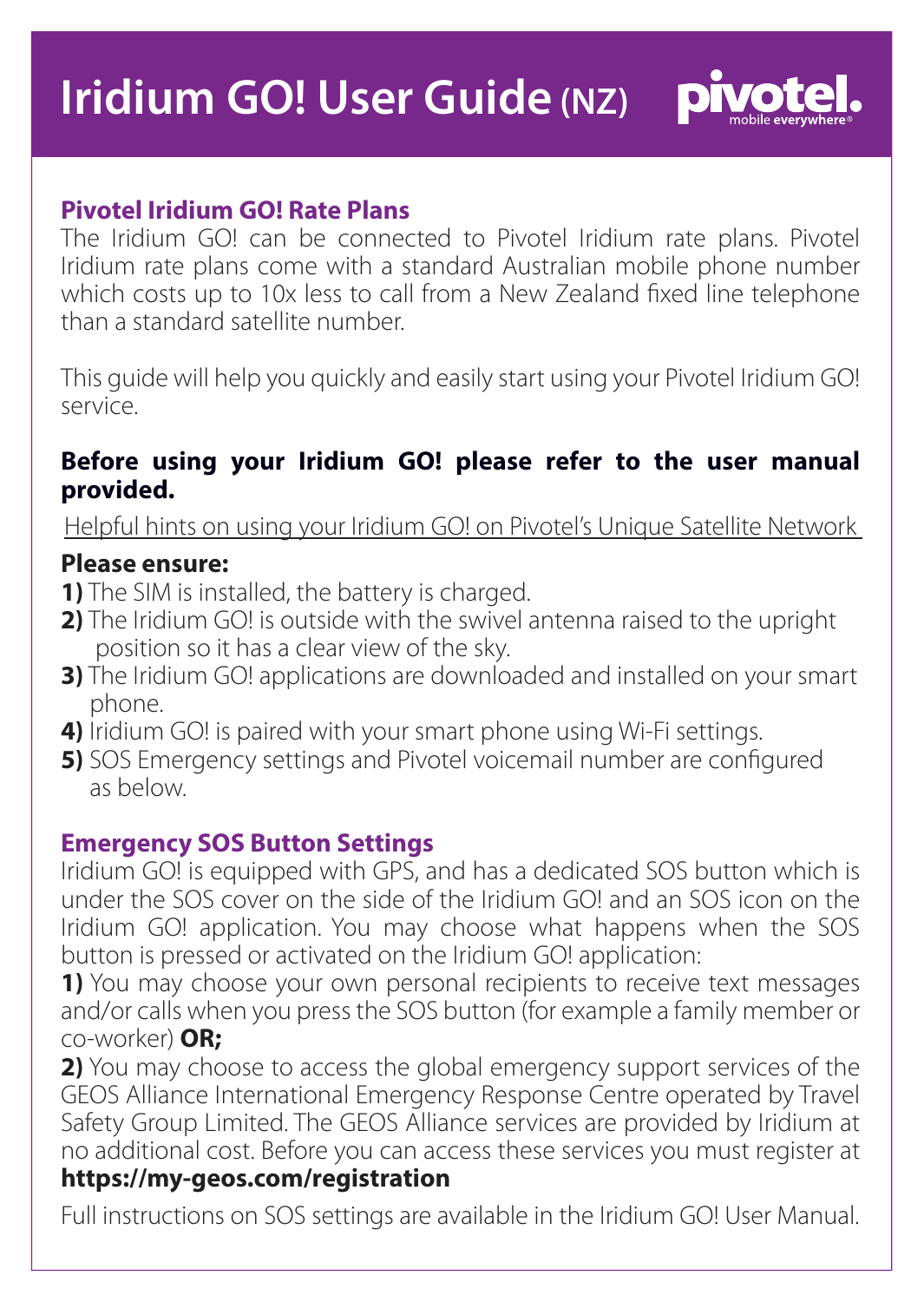## **Voicemail**

For Pivot Plan subscribers, Pivotel provides a voicemail service so you never miss a call. Iridium GO! is pre-programmed with a voicemail number '+881662990000' which needs to be changed to the Pivotel voicemail number to use the Pivotel voicemail service.

Go to Iridium GO! application, then select Settings > Call > Voicemail number > enter +61424212121 and select Save. You can call this number from your Iridium GO! to setup your voicemail and retrieve your voicemail messages.

## **How to make Pivotel Satellite phone calls and/or send SMS messages:**

# **National Calls & Mobile Calls**

To make a standard national call you must enter the country code, area code and number – for example to call a fixed line number 09 XXX XXXX in Auckland dial +649XXXXXXX. To dial a standard national mobile number 02X XXX XXXX dial +642XXXXXXXX. To dial an Australian mobile number 04XX XXX XXX, dial +614XXXXXXXX.

## **International Calls**

To make an international call simply enter the number in the format  $+$  <country code> <area code> <phone number>. Remember, if the area code has a leading 0 then you must omit that when you enter the number – for example to call the number 02 XXXX XXXX in NSW, Australia dial +61 2 XXXX XXXX or to dial 415 XXX XXXX in California, USA dial +1415XXXXXXX.

## **Using your Pivotel Iridium service outside New Zealand**

If you are using your Pivotel Iridium service outside New Zealand and you are dialling a number local to the country you are in, you must dial the number in International format. For example if you are in USA and you want to dial the number 415 XXX XXXX in California, USA you must dial +1415XXXXXXX.

Pivotel also recommends that you store your contact numbers in the international dialling format, so that you don't experience difficulties when you use your Iridium GO! outside New Zealand or use your SIM in another phone. For example, to save a fixed line number 09 XXX XXXX in Auckland you should store the number in the format +649XXXXXXX or to save a mobile number 02X XXX XXXX you should store the number in the format +642XXXXXXXX. That way you will be able to dial the number successfully wherever you are calling from.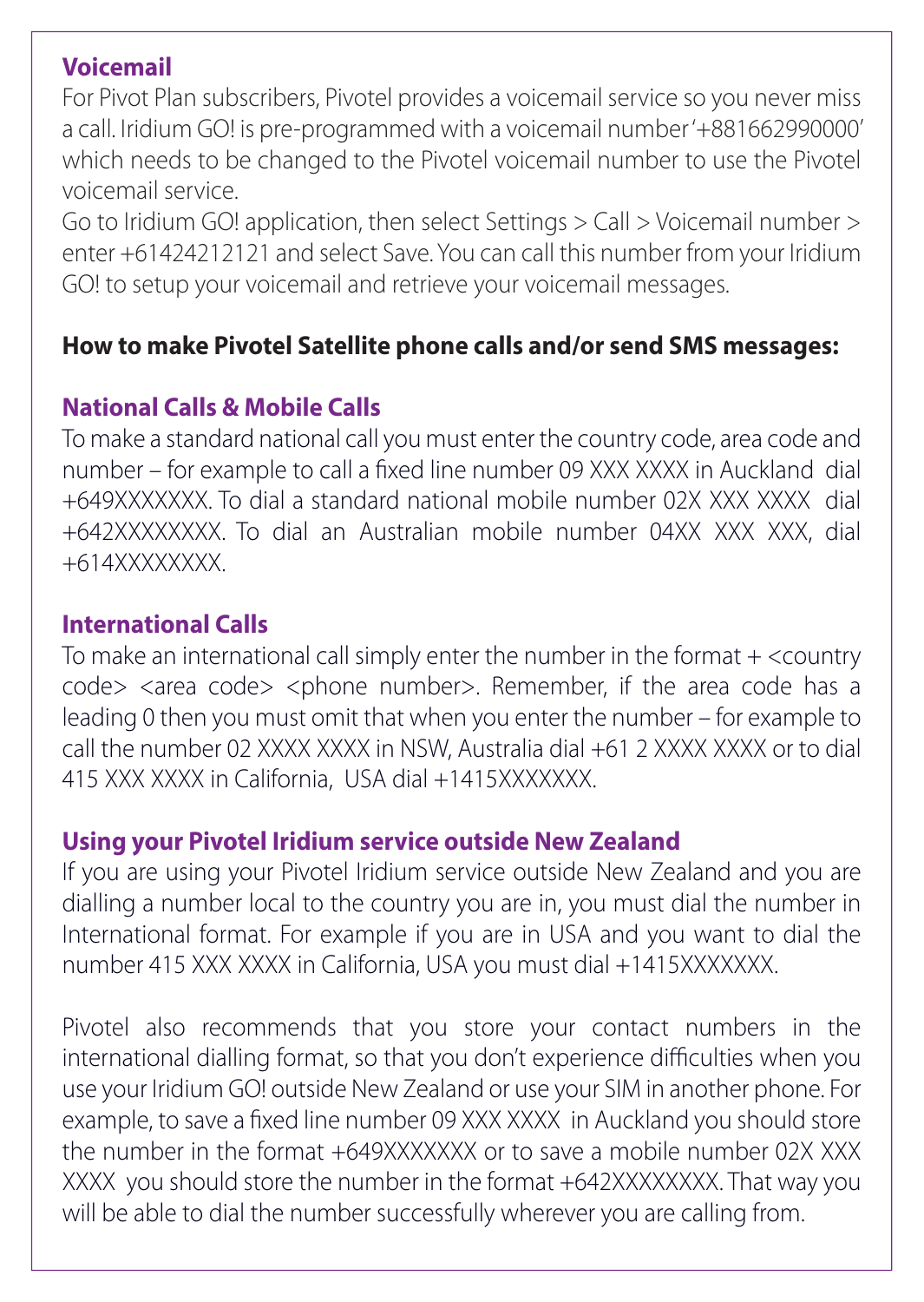## **SMS Text Messages**

You can send SMS text messages from your satellite Iridium GO! to standard mobile numbers in New Zealand and overseas. For all SMS's you will need to add the international prefix, for example  $+642X$  XXX XXXX for a New Zealand mobile number or +614XX XXX XXX for an Australian mobile number.

## **SMS Service Centre Number**

The correct SMS service centre number must be stored in your Iridium GO! in order to send SMS text messages successfully. This number is stored in your Pivotel SIM and will normally transfer to the Iridium GO! automatically when the SIM is installed. If you are unable to send SMS text messages please check the SMS service centre number – select Settings >Message> Service center> +61415011740 and select Save. If the correct number is not displayed you can edit the number by tapping on the number, deleting the old number, entering the correct number and selecting 'OK'. If the correct number is displayed and you are still unable to send SMS text messages please call Pivotel Customer Care on 0508 882 448.

#### **GPS Essentials**

Iridium GO! GPS features include sending Quick GPS and Tracking text messages or emails to your chosen recipients. Each GPS and Tracking message and email will be charged at SMS text messaging rate. Full instructions on the Quick GPS and Tracking setting of Iridium GO! are available on the Iridium GO! User Manual.

## **Using your Pivotel Iridium GO! for data connection:**

#### **Direct Internet Data**

You can use your Iridium GO! to connect to the Internet using the Iridium Direct Internet Service via the Iridium Mail & Web application.

**Iridium Direct Internet is much slower than normal internet services and Pivotel recommends using Iridium GO! for data applications with caution.** 

**If you require further assistance please contact Pivotel Customer Care on 0508 882 448.**